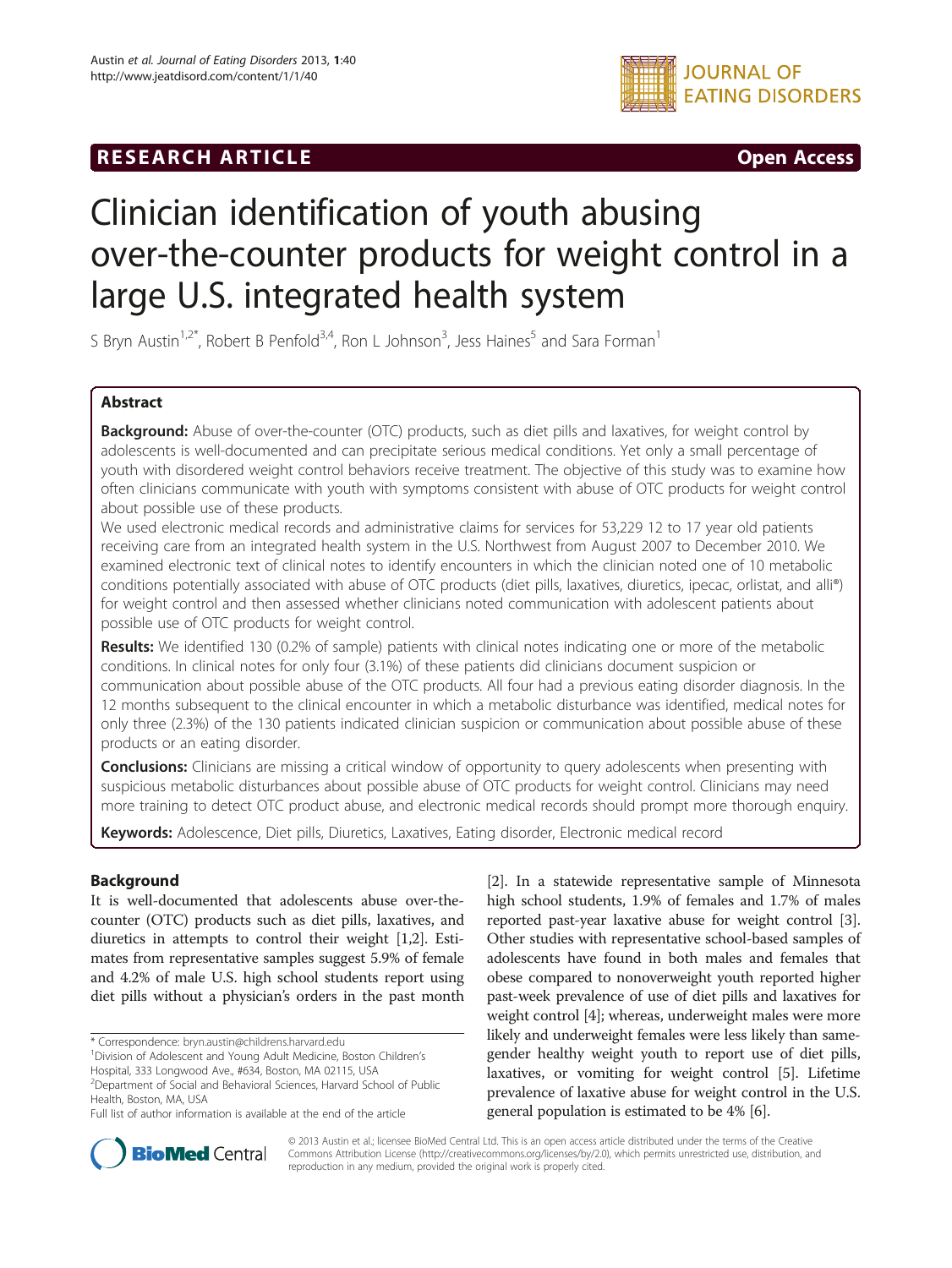Adverse effects associated with abuse of these products can be serious and even life threatening [\[7](#page-5-0)]. The consequences can include renal and hepatic failure, ischemic and hemorrhagic stroke, cardiac arrhythmia, hypokalemia, metabolic acidosis, and other electrolyte and fluid disorders [[8](#page-5-0)-[14](#page-5-0)]. Despite the known health risks, OTC diet pills, laxatives, and diuretics are widely available to youth in pharmacies and online with almost no restrictions [[15](#page-6-0)]. Even when there are restrictions, as with orlistat, which is not approved for sale OTC to minors in the United States, access is fairly unfettered [\[15\]](#page-6-0).

No studies we are aware of have examined clinician detection of OTC product abuse for weight control in primary care settings or possible bias, such as related to patient gender or weight status, in clinicians' rate of detection. There has been some relevant research, however, on clinician detection practices and bias more broadly related to eating disorders (of which abuse of OTC products for weight control may be a symptom) and mental illness in general. The majority of youth with symptoms of eating disorders do not receive treatment [\[16,17\]](#page-6-0), and underrecognition of eating disorder symptoms in clinical settings is well-documented [\[18,19](#page-6-0)]. Gender disparities in treatment access have been observed, where affected boys are substantially less likely than girls with comparable symptom severity to report receiving treatment [[17\]](#page-6-0), and primary care physicians are less likely to detect mental health problems in male than in female patients [[20\]](#page-6-0). Assumptions that eating disorders primarily affect underweight individuals may also be a barrier to identification of symptoms and treatment access in overweight and healthy weight youth and adults [[18,21,22\]](#page-6-0).

Given that abuse of OTC products for weight control can precipitate serious metabolic disturbances requiring medical attention, the clinical encounter in which a youth presents with such a condition is a potentially important time to assess for OTC product use. Using a large medical claims database, we examined how often clinicians documented communicating with youth with metabolic disturbances consistent with abuse of OTC products for weight control about their possible use of these products. We hypothesized that clinicians would rarely communiate about abuse of these products with symptomatic patients. We further hypothesized that among patients with a metabolic disturbance, clinicians would be less likely to communicate with boys than girls and more likely to communicate with underweight than with other youth about abuse of OTC products for weight control.

In an additional examination, we investigated how often clinicians documented communicating with adolescent patients generally, regardless of evidence of metabolic disturbance, about use of OTC products for weight control. Among adolescent patients in general, we hypothesized that clinicians would be less likely to communicate with boys than girls and more likely to communicate with underweight than other youth about abuse of OTC products for weight control.

# Methods

Group Health Cooperative is an integrated health system in the U.S. Northwest serving approximately 640,000 members in Washington and Idaho. Group Health members are generally similar to the area population in distribution of age, sex, income, educational attainment, and race/ethnicity. Members are enrolled through a mixture of employer-sponsored insurance, individual insurance plans, Medicare, Medicaid, and other subsidized insurance programs for low-income residents. Group Health provides care through an internal group practice and a network of contracted external providers. All group-practice, outpatient facilities have used an electronic medical record system (EpicCare, Epic Systems, Verona, WI) since 2005. Our sample was restricted to enrollees seen by clinicians at integrated group-practice locations because contracted providers do not have access to the electronic medical record. This study was approved by the institutional review board of Group Health Cooperative.

We consulted with the research literature and expert clinicians to identify a list of 10 types of metabolic disturbances that may be associated with OTC products abused for weight control [[7](#page-5-0)-[13](#page-5-0)]. Using a combination of keyword searches of clinical text and International Classification of Diseases, Ninth Revision, Clinical Modification (ICD-9- CM) codes (automated claims data), we identified all instances of: electrolyte disturbance, hypochloremic alkalosis, hypermagnesmia, hypoalbuminemia, hypokalemia, hyperchloremic acidosis, hyponatremia, hypophospatemia, metabolic acidosis, and metabolic alkalosis.

We performed keyword searches of clinical text to identify suspected or confirmed use of OTC products for weight control. Our primary search terms included: diet pills, laxatives, diuretics, ipecac, orlistat, and alli®. Keywords were adapted using SAS "perl regular expressions" [[23](#page-6-0)] to capture encounters with misspelled keywords. Each clinical note containing a reference to one or more of the 10 selected metabolic disturbances or potential use of weight loss products was reviewed individually. Potential cases with negating language (e.g., "patient denies use of diet pills, laxatives, or diuretics") were coded as "suspected use." Cases where clinicians noted endorsement of product use for weight control were coded as "confirmed use."

Combined electronic medical records and administrative claims for services were used to identify all encounters possibly associated with abuse of OTC products for weight control. The full electronic text of clinical notes from ambulatory, emergency department, telephone, and secure electronic message encounters is downloaded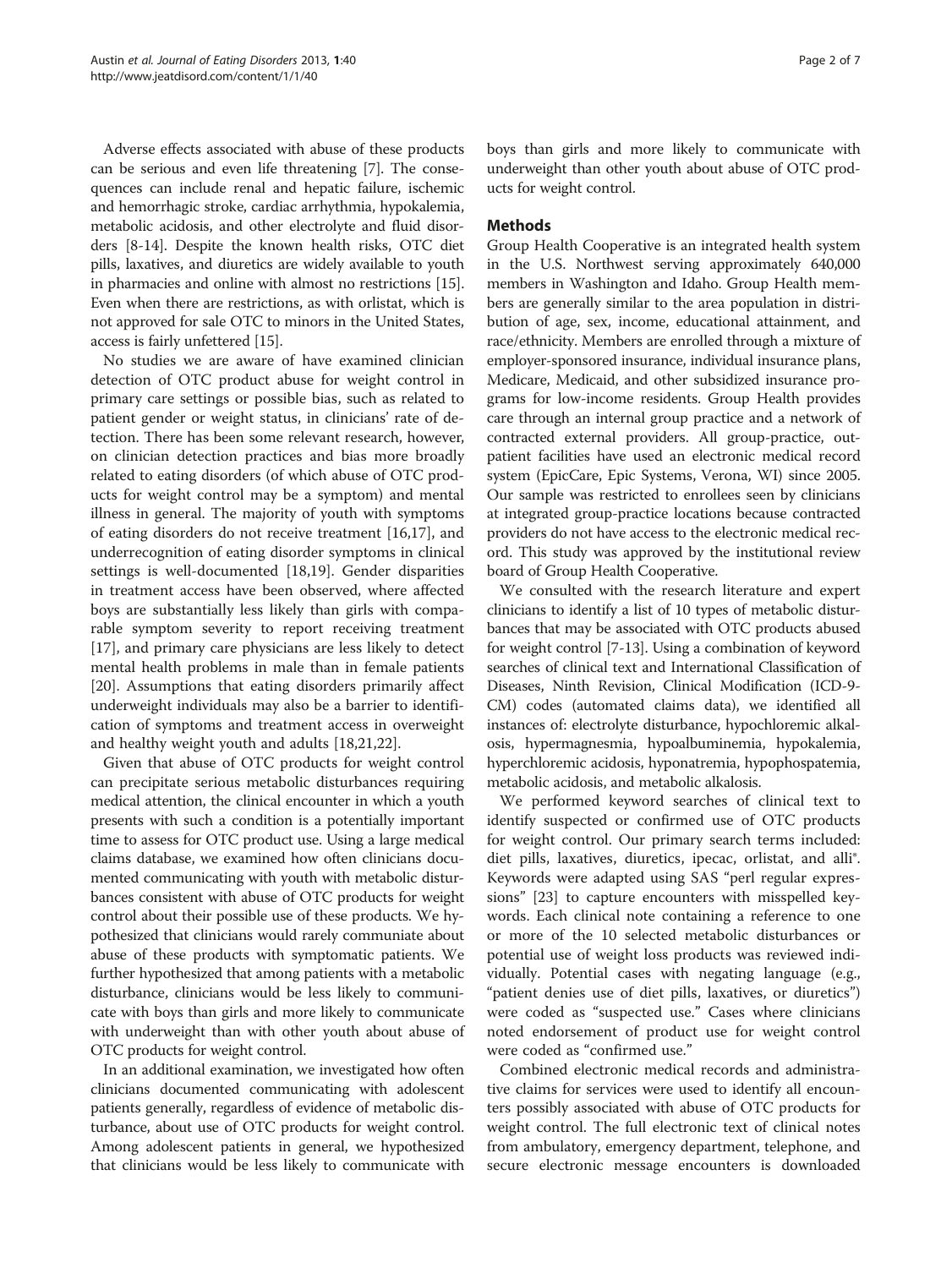from the electronic medical record to an indexed (searchable) research database daily. We used this database to search for encounters where the clinician noted or formally diagnosed one or more of the 10 selected metabolic disturbances (see list above). The keyword search of clinical notes produced a list of unique patient identification numbers. These identification numbers were used to create a database of all clinical notes and health care utilization (administrative claims) in the 12 months following the encounter at which a metabolic disturbance was documented.

For secondary analyses, we also selected all clinical notes of enrollees aged 12 to 17 years regardless of whether a metabolic disturbance was documented to have occurred. These notes were then flagged for any indication that the clinician had suspicions or communicated about OTC products for weight control.

#### Sample

Our sample included all Group Health enrollees aged 12 to 17 years continuously enrolled for at least 10 months in any calendar year between Aug. 1, 2007, and Dec. 31, 2010. The study time frame corresponds to the earliest date that clinical notes were assembled and indexed in the research database. We excluded individuals from the metabolic-disturbance population if they had one or more medical conditions that would likely be associated with the disturbances. We used ICD-9-CM diagnosis codes to exclude anyone with a previous diagnosis of renal disease, mitochondrial disorders, muscular dystrophy, hypertension, or any cancer. These diseases were a basis for exclusion from our study because they and/or their treatment can cause metabolic disturbances similar to ones that can result from abuse of OTC products for weight control [[24-27\]](#page-6-0). We did not exclude individuals with diabetes, as there is evidence that diabetic adolescents are at elevated risk for disordered weight control behaviors [[28\]](#page-6-0). We did not exclude individuals with diagnoses related to acute viral infections or gastrointestinal problems; however, we did review notes individually for evidence of these conditions as the primary reason for the visit. Only one case needed to be eliminated due to the clinician's assessment of gastroenteritis (noted as "viral syndrome").

# Statistical analyses

Height and weight, recorded in the clinical note within 30 days prior and subsequent to the patient presenting with one or more of the selected metabolic disturbances, were used to calculate body mass index (BMI) percentile for age and sex following U.S. Centers for Disease Control and Prevention guidelines ([http://www.cdc.gov/](http://www.cdc.gov/growthcharts/) [growthcharts/\)](http://www.cdc.gov/growthcharts/). Youth were then assigned weight status categories based on their BMI percentile as follows:

overweight/obese: BMI ≥ 85th; healthy weight: 15th  $\leq$ BMI < 85th; underweight: BMI < 15th.

Among youth with one or more metabolic disturbance, Pearson Chi-square tests were used to examine for possible gender differences age, weight status, previous eating disorder diagnosis, and type of metabolic disturbance identified. While additional Chi-square tests had been planned to assess gender differences in clinician suspicion of OTC product use for weight control, patient denial of use, and patient endorsement of use, there were not sufficient cases to conduct statistical analyses of gender differences in these outcomes.

Among the sample of youth with a clinical note that included one of the OTC product terms included in our search, regardless of presence of a metabolic disturbance, we used Chi-square tests to examine for possible gender differences in clinician suspicion of OTC product use for weight control, patient denial of use, and patient endorsement of use, and previous eating disorder diagnosis. Pearson Chi-square tests were also used to examine for possible weight-status group differences in clinician communication about use of an OTC product for weight control. All analyses were performed with the statistical package SAS 9.2.

## Results

Our sample included 53,229 youth (26,015 females and 27,214 males) ages 12 to 17 years enrolled in Group Health Cooperative during the 29-month observation period. We identified 130 (0.2% of sample; 77 females and 53 males) patients with clinical notes indicating one or more of the selected metabolic disturbances. Based on 230 clinical notes from these 130 patients, Table [1](#page-3-0) displays the sex, age, weight status, any eating disorder diagnosis, and type of metabolic disturbances noted for these patients. In medical notes for only four (3.1%) patients did the clinician document communication about possible abuse of the products during the encounter in which the disturbance was reported, and all four had a previous eating disorder diagnosis. In addition, in the 12 months subsequent to the clinical encounter in which a metabolic disturbance was noted, the medical notes for only three (2.3%) of the 130 patients documented that clinicians communicated about possible abuse of these products or an eating disorder.

In secondary analyses, results of our search for specific product terms (diet pills, laxatives, diuretics, ipecac, orlistat, and alli®), regardless of the presence or absence of a metabolic disturbance, are presented in Table [2.](#page-3-0) We identified 745 notes that included one or more of these search terms for 426 (0.8% of total sample) youth. By gender, we identified 588 notes for 307 females (1.2% of female sample) and 157 notes for 119 males (0.4% of male sample). In the 745 notes, clinicians documented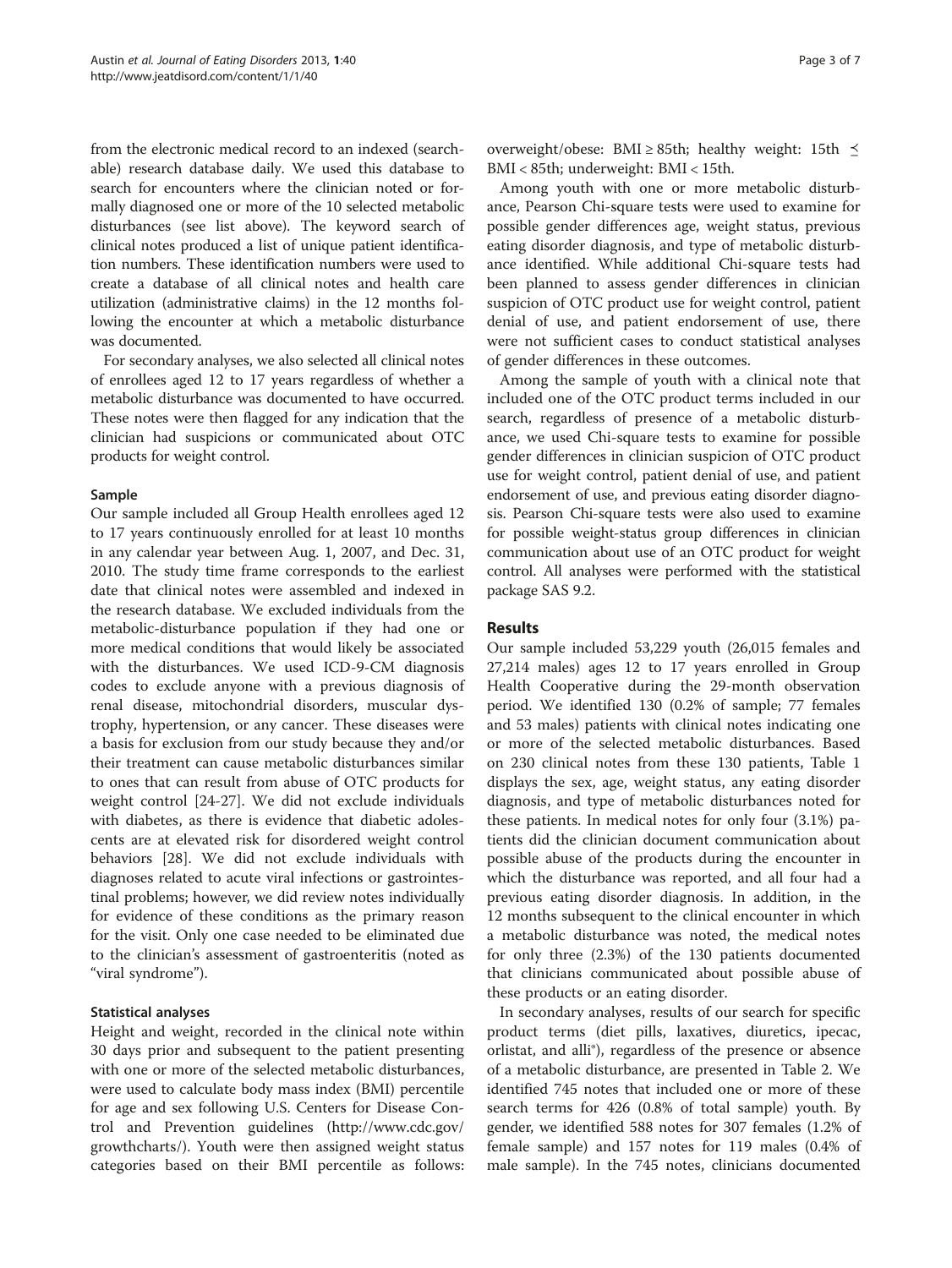#### <span id="page-3-0"></span>Table 1 Selected characteristics documented in 230 clinical notes for 130 adolescent patients (77 females and 53 males) ages 12-17 years presenting with a metabolic disturbance potentially associated with abuse of overthe-counter (OTC) products for weight control<sup>a</sup>

|                                                  | <b>Females</b><br><b>Males</b> |                      | P-Value <sup>b</sup> |  |
|--------------------------------------------------|--------------------------------|----------------------|----------------------|--|
|                                                  | $(N = 146)$<br>Notes)          | $(N = 84)$<br>Notes) |                      |  |
| Mean age, years (std. dev)                       | 15.5(1.48)                     | 15.5 (1.56)          | 0.8979               |  |
| Weight status <sup>c</sup> , % (n)               |                                |                      |                      |  |
| Underweight                                      | 16.9(13)                       | 22.6 (12)            | 0.049                |  |
| Healthy weight                                   | 52.0 (40)                      | 30.2(16)             |                      |  |
| Overweight                                       | 15.6(12)                       | 15.1(8)              |                      |  |
| Obese                                            | 15.6(12)                       | 32.1 (17)            |                      |  |
| Any previous eating disorder<br>diagnosis, % (n) | 7.8(6)                         | 3.8(2)               | 0.349                |  |
| Type of condition noted <sup>d</sup> ,<br>% (n)  |                                |                      |                      |  |
| Electrolyte disturbance                          | 8.2(12)                        | 8.3(7)               | 0.976                |  |
| Hypochloremic alkalosis                          | $\Omega$                       | $\Omega$             | N/A                  |  |
| Hypermagnesmia                                   | 0                              | $\Omega$             | N/A                  |  |
| Hypoalbuminemia                                  | 6.2(9)                         | 2.4(2)               | 0.195                |  |
| Hypokalemia                                      | $\Omega$                       | $\Omega$             | N/A                  |  |
| Hyperchloremic acidosis                          | $\Omega$                       | $\Omega$             | N/A                  |  |
| Hyponatremia                                     | 0                              | 0                    | N/A                  |  |
| Hypophospatemia                                  | 1.4(2)                         | 2.4(2)               | 0.572                |  |
| Metabolic acidosis                               | 7.5(11)                        | 8.3(7)               | 0.820                |  |
| Metabolic alkalosis                              | 4.8(7)                         | 3.6(3)               | 0.661                |  |

<sup>a</sup>Data are aggregated from 230 notes over a 29-month observation period from Aug. 1, 2005, through Dec. 31, 2010.

<sup>b</sup>P-value from Pearson Chi-square test of gender differences.

<sup>c</sup>Weight status categories defined according to BMI percentile for age and sex as follows: obese: BMI ≥ 95th; overweight: 95th > BMI ≥ 85th; healthy weight:  $15th < BH < 85th$ ; underweight: BMI < 15th.

Patients could be diagnosed with more than one metabolic disturbance.

suspicion of use of OTC products for weight control in 44 notes (5.9% of notes) and documented patient denial of use in 396 notes (53.2% of notes). Of the 426 youth, 12.4% ( $n = 53$ , all females) reported use of one or more of the products; almost 95% of admitted use was of laxatives and the remainder diet pills.

Examining patterns by patient gender, we found that among the 426 youth with a note that included one of the OTC product terms used in our search, clinicians were more likely to document communicating with female than male patients, either by recording the patient endorsed use or denied use (P's < 0.0001), though we did not find a difference by patient gender in clinicians noting suspicion of use  $(P = 0.51)$ .

Table [3](#page-4-0) shows patterns by adolescent weight status within the 745 clinical notes. We found that while more than 80% of notes for underweight youth indicated clinicians communicated with patients (either by recording the patient endorsed use or denied use) about use of OTC products for weight control, just over 40% of notes for overweight and obese youth indicated their clinicians communicated with them about use of these products (P < 0.0001 for difference across weight categories).

#### **Discussion**

To our knowledge, ours is the first large-scale study to evaluate the frequency and patterns of clinicians communicating with youth about possible abuse of OTC products for weight control. Findings suggest clinicians rarely note suspicion or communication about the use of these products and likely are missing indicators of possible abuse of OTC products for weight control. Though self-report survey data from representative communitybased samples estimate more than 5% of U.S. adolescents abuse OTC products for weight control each month, in our study of over 53,000 adolescent patients' records, only 0.8% of patients' notes documented suspicion or communication about these products. Even when patients presented with suspicious metabolic disturbances, such as hypokalemia and hyponatremia, very

#### Table 2 Selected characteristics documented in 745 clinical notes for 426 adolescent patients (307 females and 119 males) ages 12-17 years whose clinical note included mention of OTC products used for weight control<sup>a</sup>

|                                                                                                               | <b>Females</b>                       | <b>Males</b>                           | P-value <sup>b</sup> |  |
|---------------------------------------------------------------------------------------------------------------|--------------------------------------|----------------------------------------|----------------------|--|
|                                                                                                               | $(N = 588$ Notes)                    | $(N = 157$ Notes)                      |                      |  |
| Mean age, years (std. dev.)                                                                                   | 15.1 (1.6)                           | 14.8 (1.6)                             | 0.0031               |  |
| Clinician notes suspicion of use of OTC products abused for weight control, % (n)                             | 5.6(33)                              | 7.0(11)                                | 0.51                 |  |
| Patient denies use of OTC products abused for weight control (negating language)<br>used by clinician), % (n) | 60.5 (356)                           | 25.5(40)                               | < 0.0001             |  |
| Patient endorses use, % (n)                                                                                   | 9.0(53)                              | 0.0(0)                                 | < 0.0001             |  |
| Any previous eating disorder diagnosis, % (n patients)                                                        | 29.0% (n = 89 cases/307<br>patients) | $8.4\%$ (n = 10 cases/119<br>patients) | < 0.0001             |  |

<sup>a</sup> Data are aggregated from 745 notes over a 29-month observation period from Aug. 1, 2005, through Dec. 31, 2010.

b P-value from Pearson Chi-square test of gender differences.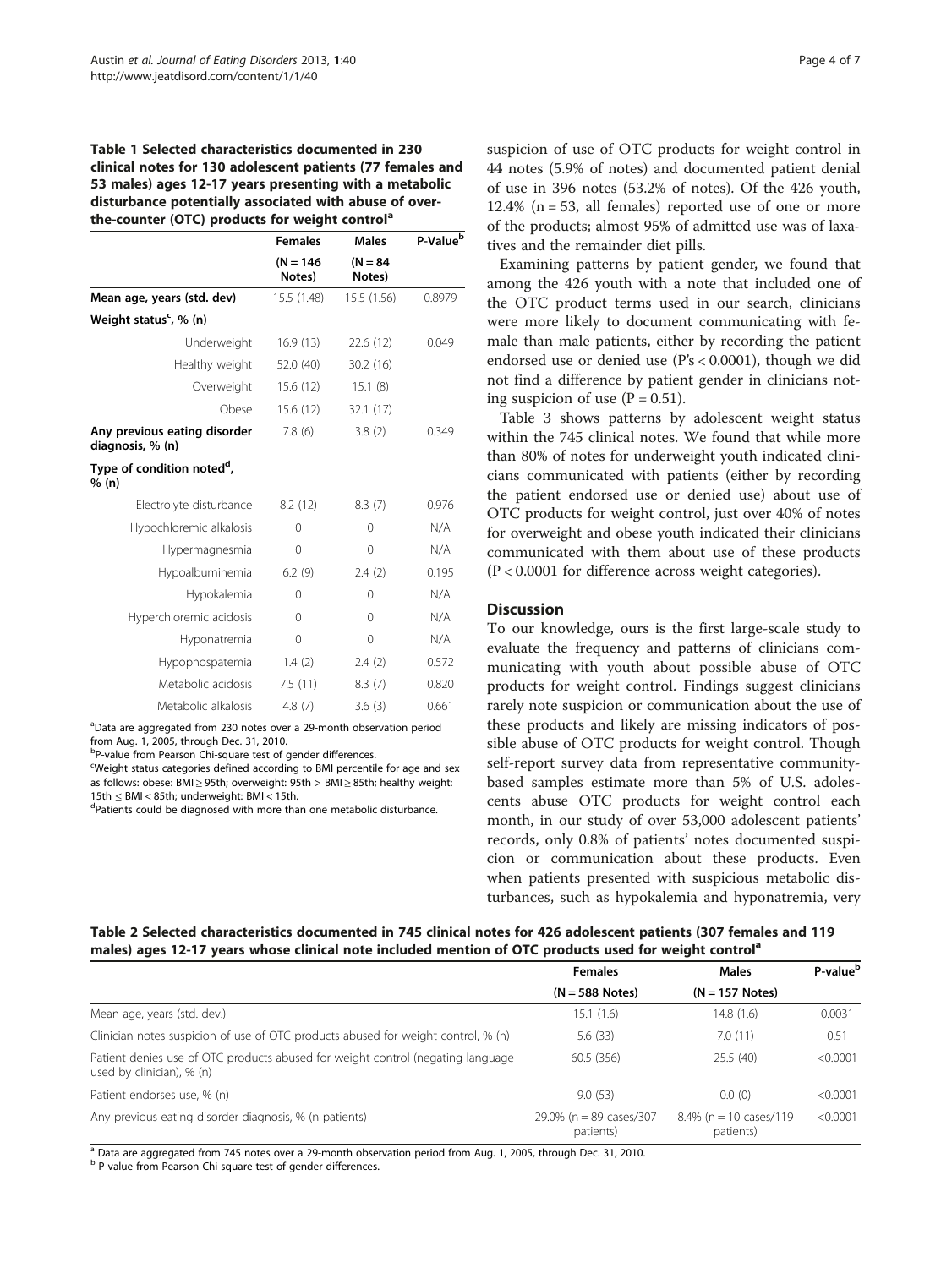<span id="page-4-0"></span>Table 3 Documentation of clinician communication about use of OTC products for weight control in clinical notes by weight status for 426 adolescent patients (307 females and 119 males) ages 12-17 years (notes = 745, adolescents  $= 426$ <sup>a</sup>

|                                      |            |            | P-value <sup>b</sup> |
|--------------------------------------|------------|------------|----------------------|
| Weight status <sup>c</sup> , $% (n)$ | Yes        | No         | < 0.0001             |
| Underweight (notes $=$ 273)          | 81.3 (222) | 18.7(51)   |                      |
| Healthy weight (notes $=$ 346)       | 63.0 (218) | 37.0 (128) |                      |
| Overweight (notes $= 71$ )           | 42.3 (30)  | 57.7 (41)  |                      |
| Obese (notes $= 55$ )                | 41.8 (23)  | 58.2 (32)  |                      |

<sup>a</sup> Data are aggregated from 745 notes over a 29-month observation period from Aug. 1, 2005, through Dec. 31, 2010.

<sup>b</sup> P-value from Pearson Chi-square test of weight-status group difference.

<sup>c</sup> Weight status categories defined according to BMI percentile for age and sex as follows: obese: BMI  $\geq$  95th; overweight: 95th > BMI  $\geq$  85th; healthy weight: 15th ∩ BMI < 85th; underweight: BMI < 15th.

few notes indicated any clinician attention to possible OTC product abuse. Out of 130 youth presenting with suspicious metabolic disturbances, only four had records indicating the clinician communicated with the patient about possible abuse of OTC products for weight control at the time the disturbance was identified. All four of these adolescents had a previous eating disorder diagnosis, suggesting that the previous diagnosis, rather than the metabolic disturbance alone, might have prompted clinician attention.

Our study was in part designed to examine differences in clinician communication practices associated with patient gender and weight status among youth presenting with metabolic disturbances. Because so few patients with metabolic disturbances were queried, we were unable to conduct statistical tests to compare patterns within youth with these disturbances.

In secondary analyses, we identified youth whose clinical note included mention of OTC product terms used in our search, regardless of presence or absence of a metabolic disturbance. In support of our hypothesis about gender bias in clinician communication practices, we found a 3:1 (i.e., 1.2:0.4) female-to-male gender ratio in the prevalence of clinicians documenting communicating with patients regarding OTC products used for weight control. This gender ratio should be considered in light of results from representative, community-based research mentioned above, which estimates the female-to-male ratio in pastmonth diet pill use as approximately a 1.4:1 [[2\]](#page-5-0). Our finding is consistent with prior research documenting primary care physician underrecognition of mental health problems in men compared to women patients [[20](#page-6-0)]. In addition, our findings suggest clinician gender bias in communication practices may in part explain the results of another study documenting that when adolescent boys and girls with commensurate eating disorders symptom severity were compared, boys were much less likely than

girls to have ever received treatment for their symptoms [[17](#page-6-0)]. In contrast to our hypotheses, however, we found no difference by patient gender in clinician documentation of suspicion of use.

In addition, we found an inverse gradient of communication about OTC products associated with patient weight status, where the prevalence of documented clinician communication was highest among underweight youth and lowest among overweight and obese youth. This finding provides support for our hypothesis regarding weightrelated bias in clinician communications and is consistent with prior research that eating disorder symptoms are underrecognized in clinical settings, especially among overweight and obese individuals who may be offered treatment for their weight but not for their underlying eating disorder symptoms [\[18,21](#page-6-0),[29](#page-6-0)].

Our study has several limitations. One, data were gathered from extensive electronic medical records and administrative claims for services; however, clinical notes may be incomplete because providers may not document all communications with patients for a variety of reasons, including time pressure in the clinical visit and concerns about confidentiality if providers believe parents or caregivers may have access to their minor child's electronic records. Providers may do a complete review of systems, asking questions about weight control methods, yet document the communication only as a negative review of systems. As incomplete documentation has been a longstanding concern within healthcare systems generally [[30](#page-6-0)-[32\]](#page-6-0), Group Health offers regular trainings for providers and conducts coding audits to improve quality and completeness of documentation of clinical encounters. Two, it was not possible to determine how many of the patients abused OTC products for weight control, as records capture only those whose clinicians documented both asking patients and the patients' response. Furthermore, patients who use OTC products may deny use when asked in an effort to conceal stigmatized behavior [[33](#page-6-0)]. Three, our search terms were deliberately inclusive with the goal of capturing all clinician notes related to OTC products used for weight control, yet it is possible some clinicians used different terms in their notes when communicating about these products. Four, while we found evidence to support our hypotheses regarding clinician bias in communication practices associated with patient gender and weight status, we were not able to examine the other possible types of clinical bias, such as bias related to patient race/ethnicity or socioeconomic position, as has been observed in other studies [[34](#page-6-0)-[37](#page-6-0)]. Five, we excluded patients who had been diagnosed with major illnesses in which the disease or its treatment may cause metabolic disturbances; however, in some cases, providers may have reasonably assumed the observed metabolic disturbances were explained by another known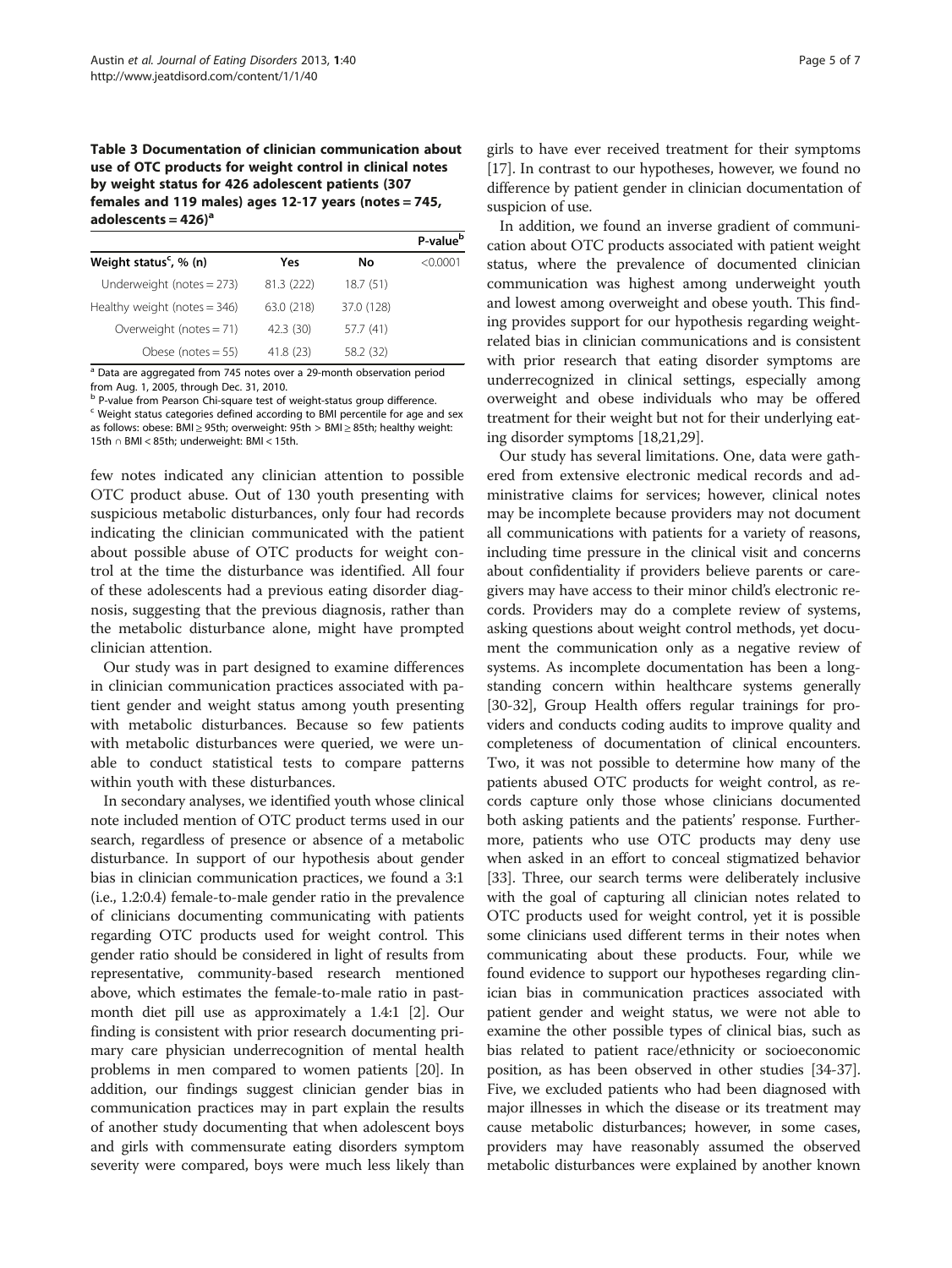<span id="page-5-0"></span>illness, such as gastroenteritis, rather than abuse of OTC products. That said, when we individually reviewed notes for patients with metabolic disturbances, we found only one case in which the clinician documented a gastroenteritis-like condition, specifically noting "viral syndrome."

Survey research with U.S. adolescent girls and boys has well-documented abuse of OTC products for weight control. Representative, community-based research has estimated that more than 5% of youth report pastmonth use of OTC products for weight control, such as diet pills, laxatives, and diuretics [2]. Only a small percentage of youth with these and other eating disorder symptoms receive treatment [[16,17\]](#page-6-0), which may in part relate to our finding that clinicians rarely communicate about abuse of these products. Though abuse of OTC products for weight control can precipitate serious conditions requiring medical attention [7-14], they are widely and easily available to youth in pharmacies and online [\[15](#page-6-0)]. One important strategy proposed to reduce the harm these products pose to young people is to impose age restrictions on purchases [\[15](#page-6-0)]. Clinicians can also play an important role given that they are in a unique position to recognize signs and symptoms of OTC product abuse in patients and to help these youth adopt more healthful behaviors related to weight and shape.

# Conclusion

Clinical encounters in which a youth presents with a metabolic disturbance consistent with abuse of OTC products for weight control may be a critical window for clinicians to screen for this behavior and intervene if needed. Our findings suggest clinicians may need more training in recognizing symptoms of abuse of OTC products for weight control. In addition, the electronic medical record could be a useful tool in reminding clinicians to enquire about weight control products, especially for patients with eating disorder diagnoses or who present with an unexplained metabolic disturbance, by adding into the template prompts regarding communication on use of these products. It is worth noting that the majority of patients using these products may not present with substantial metabolic disturbance, as these problems are most likely to arise primarily in heavy users [9,10,[38](#page-6-0)]. More thorough clinical enquiry is warranted about possible abuse of OTC products for weight control with both female and male adolescents as a whole across the weightstatus spectrum in addition to those presenting with suspicious metabolic disturbances.

#### Competing interests

The authors declare that they have no competing interests.

#### Authors' contributions

SBA, RBP, and JH conceptualized and designed the study. SBA, RBP, RLJ, JH, and SF planned data analyses, interpreted data, drafted the article, and revised it critically for important intellectual content. RBP and RLJ acquired the data and carried out analyses. Each author has given final approval of the version to be published. All persons who qualify for authorship are listed. Each author has participated sufficiently in the work to take public responsibility for appropriate portions of the content. All authors read and approved the final manuscript.

#### Acknowledgements

This research was supported by the Robert Wood Johnson Foundation. SB Austin is supported by the Ellen Feldberg Gordon Fund for Eating Disorders Research and Maternal and Child Health Bureau, Health Resources and Services Administration, training grants MC00001 and Leadership Education in Adolescent Health Project 6 T71-MC00009.

#### Author details

<sup>1</sup> Division of Adolescent and Young Adult Medicine, Boston Children's Hospital, 333 Longwood Ave., #634, Boston, MA 02115, USA. <sup>2</sup>Department of Social and Behavioral Sciences, Harvard School of Public Health, Boston, MA, USA. <sup>3</sup> Group Health Research Institute, Seattle, WA, USA. <sup>4</sup> Department of Health Services Research, University of Washington, School of Public Health, Seattle, WA, USA.<sup>5</sup> Department of Family Relations and Applied Nutrition, University of Guelph, Guelph, Canada.

#### Received: 6 August 2013 Accepted: 19 September 2013 Published: 21 October 2013

#### References

- 1. Blanck HM, Serdula MK, Gillespie C, Galuska DA, Sharpe PA, Conway JM, Kahn LK, Ainsworth BE: Use of nonprescription dietary supplements for weight loss is common among Americans. J Am Diet Assoc 2007, 107:441–447.
- 2. Youth Risk Behavioral Surveillance System: Youth online comprehensive results. [http://apps.nccd.cdc.gov/YouthOnline/App/Default.aspx.](http://apps.nccd.cdc.gov/YouthOnline/App/Default.aspx)
- 3. Croll J, Neumark-Sztainer D, Story M, Ireland M: Prevalence and risk and protective factors related to disordered eating behaviors among adolescents: relationship to gender and ethnicity. J Adolesc Health 2002, 31(2):166–175.
- 4. Boutelle K, Neumark-Sztainer D, Story M, Resnick M: Weight control behavior among obese, overweight, and nonoverweight adolescents. J Pediatr Psychol 2002, 27(6):531–540.
- 5. Neumark-Sztainer D, Story M, Hannan PJ, Perry CL, Irving LM: Weightrelated concerns and behaviors among overweight and nonoverweight adolescents. Archives Pediatric Adol Med 2002, 156:171–178.
- 6. Neims DM, NcNeill J, Giles TR, Todd F: Incidence of laxative abuse in community and bulimic populations: a descriptive review. Int J Eat Disord 1995, 17(3):211–228.
- 7. Crow S: Medical complications of eating disorders. In Eating disorders review, part 1. Edited by Wonderlich S, Mitchell J, de Zwaan M, Steiger H. Abingdon, U.K: Radcliffe Publishing Ltd; 2005:127–136.
- 8. Schneider M: Bulimia nervosa and binge-eating disorder in adolescents. Adol Med State Art Rev 2003, 14(1):119–131.
- Steffen KJ, Mitchell JE, Roerig JL, Lancaster KL: The eating disorders medicine cabinet revisted: a clinician's guide to ipecac and laxatives. Int J Eat Disord 2007, 40:360–368.
- 10. Roerig JL, Mitchell JE, de Zwaan M, Wonderlich SA, Kamran S, Engbloom S, Burgard M, Lancaster K: The eating disorders medicine cabinet revisited: a clinician's guid to appetite suppressants and diuretics. Int J Eat Disord 2003, 33:443–457.
- 11. Copeland PM: Renal failure associated with laxative abuse. Psychother Psychosom 1994, 62(3–4):200–202.
- 12. Tozzi T, Thornton LM, Mitchell J, Fichter MM, Klump KL, Lilenfeld LR, Reba L, Strober M, Kaye WH, Bulik CM, et al: Features associated with laxative abuse in individuals with eating disorders. Psychosom Med 2006, 68(3):470–477.
- 13. Vanderperren B, Rizzo M, Angenot L, Haufroid V, Jadoul M, Hantson P: Acute liver failure with renal impairment related to the abuse of senna anthraquinone glycosides. Ann Pharmacother 2005, 39(7–8):1353–1357.
- 14. Wile D: Diuretics: a review. Ann Clin Biochem 2012, 49:419-431.